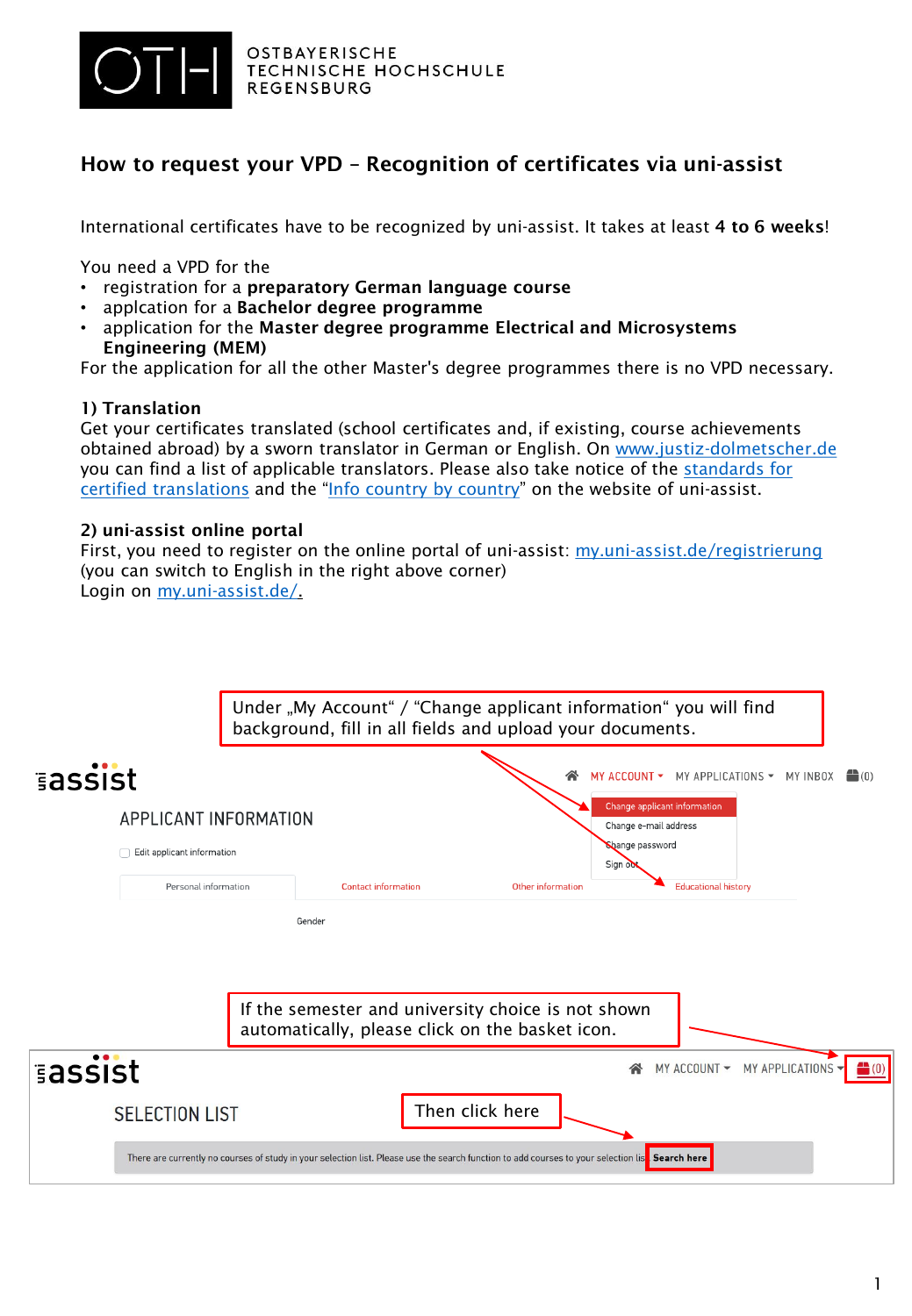



Here you see the number of universities you have selected. Click on the basket icon in order to view your selection list.